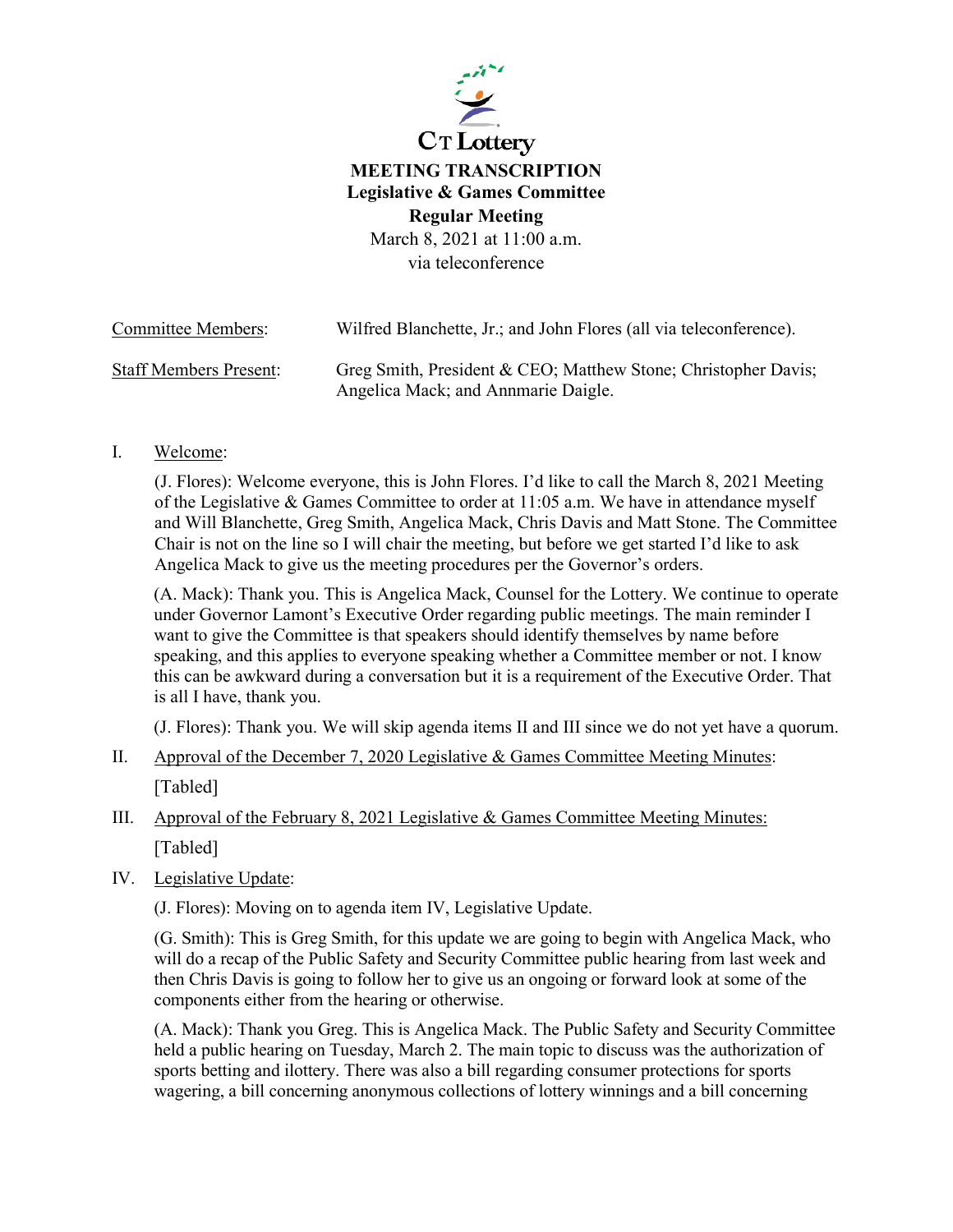interest on lottery sales agents' delinquency assessments as well as several other bills that do not apply to us. So, I'll focus on the testimony that did involve the Lottery, and again just focusing on the key points. The Governor's team testified first, Paul Mounds, Melissa McCaw and David Lehman, and the main announcement that they made was that they were at the precipice of an agreement with the tribal nations for a comprehensive expansion of gaming in Connecticut, that they were closer to a deal with one of the tribes than the other, later revealing that they had essentially reached an agreement with Mohegan. They had very positive things to say about the Lottery, they praised Rob, Greg, and the Lottery team for their expertise and knowledge of the ilottery and sports betting markets, and although they couldn't comment specifically on the role that the Lottery might play in sports betting, they expressed great confidence that the Lottery stands ready to roll out both ilottery and sports betting should this bill ultimately pass this session. Rob delivered oral testimony on behalf of the Lottery, which was an abridged version of our written testimony. He highlighted the Lottery's strong performance prior to and throughout the pandemic, our commitment to responsible gaming, and also honed in on why the Lottery is well positioned to be a primary operator of sports betting. Rob and Greg fielded questions from committee members. There were several questions posed to us, and other groups, about financial support for responsible gaming efforts, so we expect that the final language of the bill will stipulate our contribution to the State's chronic gamblers' treatment rehabilitation account.

The consumer protections bill and responsible gaming was a big theme throughout the hearing but the discussions were somewhat limited to broad comments about the need for responsible gaming measures, but not much discussion of specifics of the consumer protections bill. Diana Goode from the Connecticut Council on Problem Gambling (CCPG) focused her testimony mainly on the request for more funding, she was generally supportive of the consumer protections bill, and mentioned that CCPG would like to be involved in the development of any operator's online sports betting platform to ensure that necessary RG controls are in place. We are unaware of any sports betting or ilottery platform that does not have well-established RG controls. In our written testimony, we asked the committee to take another look at the bill's language concerning reporting requirements, some of which concern us because they suggest that as an operator, we will be able to predict which players are at risk of having a problem with gaming. Representative Horn asked Diana Goode how to identify a gambling problem, and her response was that problem gambling is gambling beyond your limits, and she acknowledged that is specific to every individual based on their financial circumstances so it would be difficult to identify those with the potential to have a gambling problem. I'm sure we will have proper RG controls in place should we go forward with sports betting.

There was some testimony from retailers; representatives from CEMA and NECSEMA, two organizations that represent some of our convenience store retailers, provided written testimony. They expressed concern that they would be hurt by ilottery because they would lose commission on ticket sales and also see a reduction in sales of other products due to less foot traffic. In our testimony we did point out that all of the states that have authorized ilottery have seen growth in both retail and the ilottery market. Representative Horn asked NECSEMA if they had seen any data regarding an erosion of brick and mortar sales due to ilottery sales in other states; there was an example provided concerning Rhode Island where ilottery sales began in May 2020; given the pandemic, this example is so highly qualified that it is really impossible to draw any conclusions from that data. Due to time restraints, both groups asked the committee to look to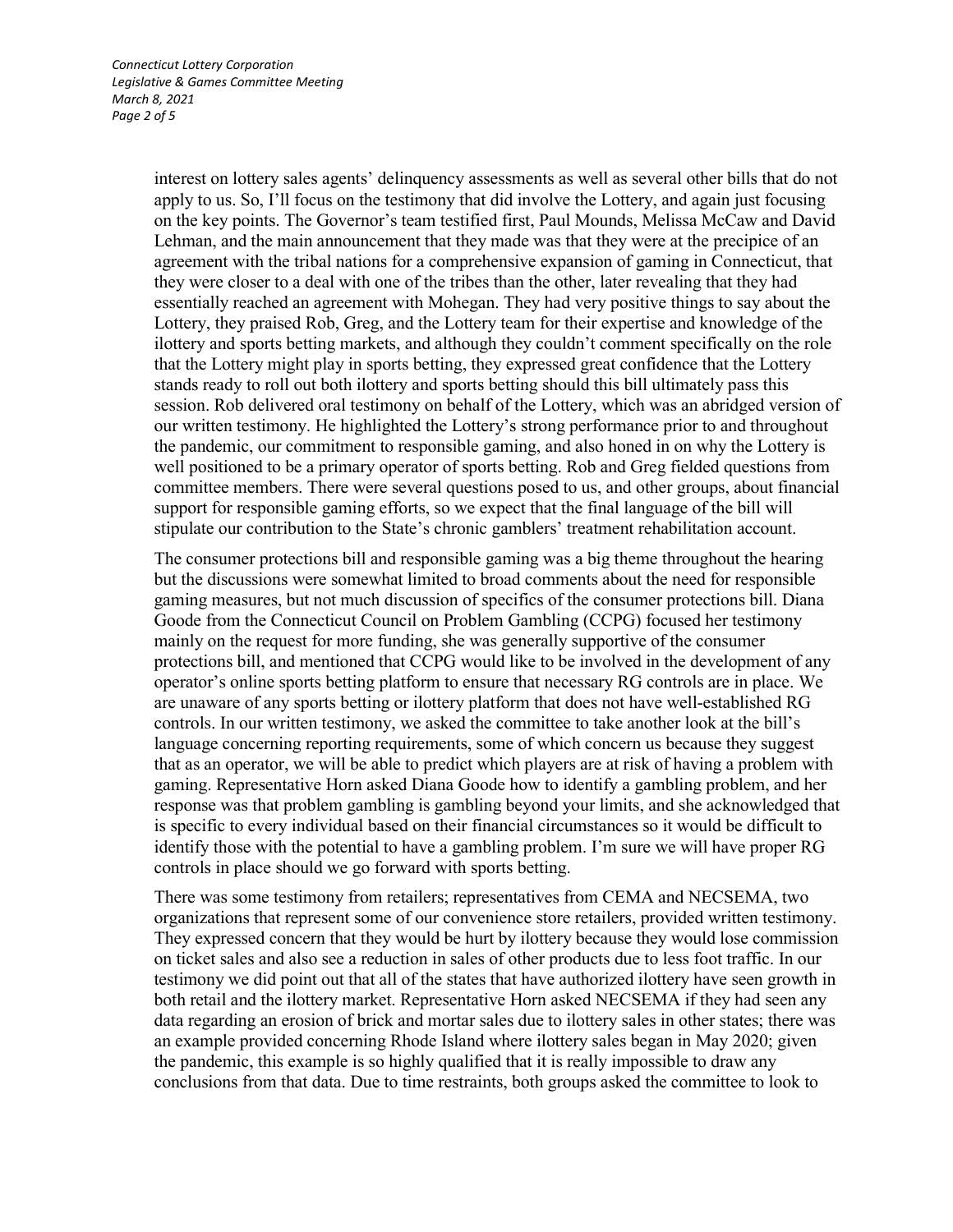their written testimony where they spelled out 10 to 11 specific protective measures they'd like to see, so we will be taking a look at those.

The winner anonymity bill in its current form, it calls for an amendment to our governing statute 12-810 to allow a prize winner above an unspecific dollar amount, which is not yet specified, to exempt his/her name and picture from disclosure under FOIA. There was no discussion of this during the hearing but in our written testimony we suggested that the legislature could amend the statute to explicitly state what information we are required to release and to allow any winner to exempt their information from disclosure upon request. The Freedom of Information Commission submitted written testimony opposing the bill, noting that public disclosure of winner information ensures that winnings are distributed fairly and guards against wrongdoing in the system. At a committee meeting later in the week, the committee voted to draft the bill, so we will continue to monitor its progress.

Finally, there was a bill proposed by DCP regarding interest on lottery sales agent delinquency assessments. The deputy commissioner of DCP testified on it briefly, explaining that the statute as written does not indicate whether simple or compound interest applies to these delinquency assessments. Based on an old advisory opinion from the Division of Special Revenue, we have been applying compound interest, which has in some cases has caused the delinquency assessment to balloon to hundreds of thousands of dollars that the agent cannot pay. Because we cannot accept less than full payment, these debts cannot be resolved and we are not recouping any of that money. The Lottery supports this change. It passed unanimously in the committee meeting on Thursday, and I'll let Chris comment on what happens next.

(C. Davis): Thanks. This is Chris Davis, Government Relations Manager for the Connecticut Lottery Corporation. As Angelica mentioned there was quite a lot of activity at the Public Safety and Security Committee this past week regarding bills involving the Lottery and the potential for the expansion of gaming in Connecticut. As she mentioned, the bills that were heard at the public hearing, both Senate Bill 146 and Senate Bill 570, would authorize sports wagering in the State of Connecticut. Senate Bill 146 was limited to just the tribal entities being able to offer that, although the bill did authorize ilottery and ikeno, if there was an agreement with the tribes. That bill was drafted in statutory language so it is awaiting action by the committee as far as its next step.

Senate Bill 570, on the other hand, was just a proposed bill at the time so that bill was just voted to be drafted by the committee. That bill, because it was just a proposed bill, did not have language on who would be authorized to do sports wagering in the state so we will be closely monitoring that bill as it gets drafted to see who is authorized, like the other bill if it is limited to just the tribes or in fact open it up to other operators like the Connecticut Lottery.

As Angelica mentioned as well, the anonymous winners bill was voted to draft so we will be monitoring that bill closely to see how that impact would be on our operations and what information we can and cannot disclose.

The delinquent agent bill was voted out of committee, and most likely will go straight to the House floor and be available for a vote there, although the House of Representatives could choose to recommend it to another committee but is not clear what other committees would have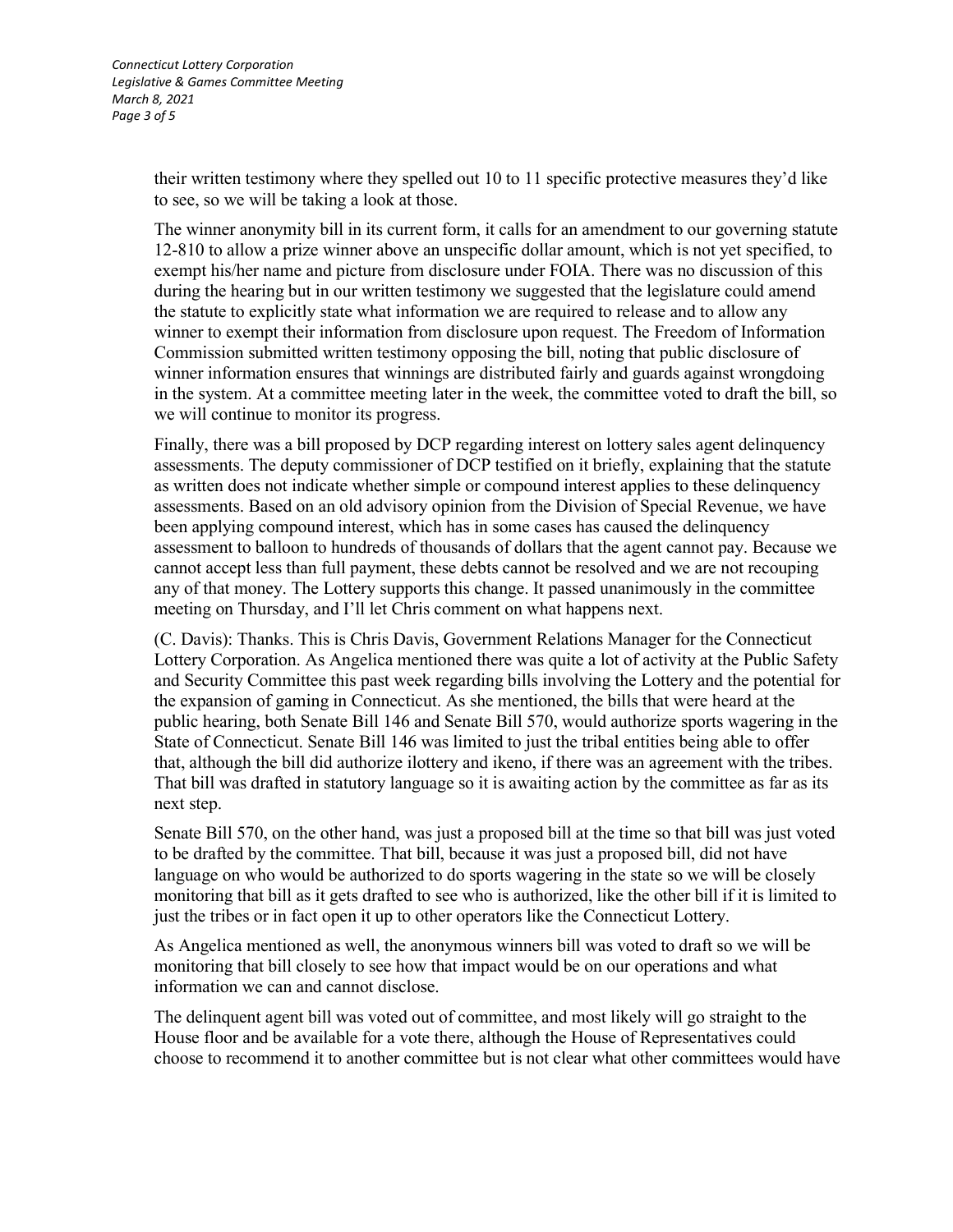purview over that bill so more than likely it will be up for a vote directly with the House of Representatives in the next few weeks.

There is a tribal agreement placeholder bill in Public Safety as well that was presented by the Governor. That bill was also heard in the public hearing with limited testimony on that directly other than by the Governor's office. That bill will potentially be one that could be used as well for a vehicle for a sports wagering bill if a deal were to be agreed upon by both tribes. The Finance Committee also has a vehicle, An Act Concerning Sports Betting and Gaming, that was voted to be drafted by the committee; the language of that bill is not yet public and they have about another month before that bill would have to be heard before a public hearing. That is also another vehicle for sports wagering that is available out there so we will be closely monitoring that to see what operators will be authorized under sports wagering in that bill.

The Governor's budget is also before the Finance Committee and in that budget, since our last Legislative and Games Committee meeting, the Governor's budget did come out, it did include authorization for ilottery, which as you know does not require an agreement from the tribes so the language of that is very similar to the language that was in the Governor's budget last session that unfortunately was not approved. So this year it's in the Governor's revenue package that is before the Finance, Revenue and Bonding Committee that will likely receive a public hearing in the next few weeks; I would anticipate by the end of March at the latest. And that one would actually authorize us to do ilottery and includes a number of provisions in it for responsible gaming as well.

And there are two other bills that we are monitoring right now as well regarding quasi-public agencies and the requirements of meeting the recommendations of the State Property Review Standards Board, that bill is up for public hearing this week. However from our analysis what is being required in that bill is already statutorily required by us at the Connecticut Lottery, unlike some of the other quasi-public agencies, so at this time we are not taking a position on that bill.

Last week there was a public hearing on the debt-free college initiative that would include, if authorized, ilottery money being deposited into the debt-free community college account to fund that program going forward. If you may remember that was approved in 2019 but of course the ilottery authorization never took place so this bill would direct any ilottery funds into that account if and when ilottery is authorized. The Government Relations team will be meeting with Speaker Ritter later on today to discuss these bills as well as give him an update on the Lottery.

Tomorrow is the Governor's Board Chair, Rob Simmelkjaer's nomination hearing so he is finally on the agenda for the Executive and Legislative Nominations Committee. His hearing is tomorrow morning before that committee. If anyone has any questions, I'll be more than happy to take them.

(J. Flores): John Flores, no questions being heard, thank you, Chris. Mr. President, did you want to add anything?

(G. Smith): Yes. This is Greg, thank you. I thought that was a good recap by both Chris and Angelica on the primary points. The two points I wanted to bring forward for the Committee members' awareness, first regarding some of the requests from the retailer community for ilottery, and the concerns they have. One of the primary points is always conversations with retailers either individually or en masse is 'you don't raise our commissions, we've been stuck at 5% for decades and we get little extras for selling and cashing'. The point that's important